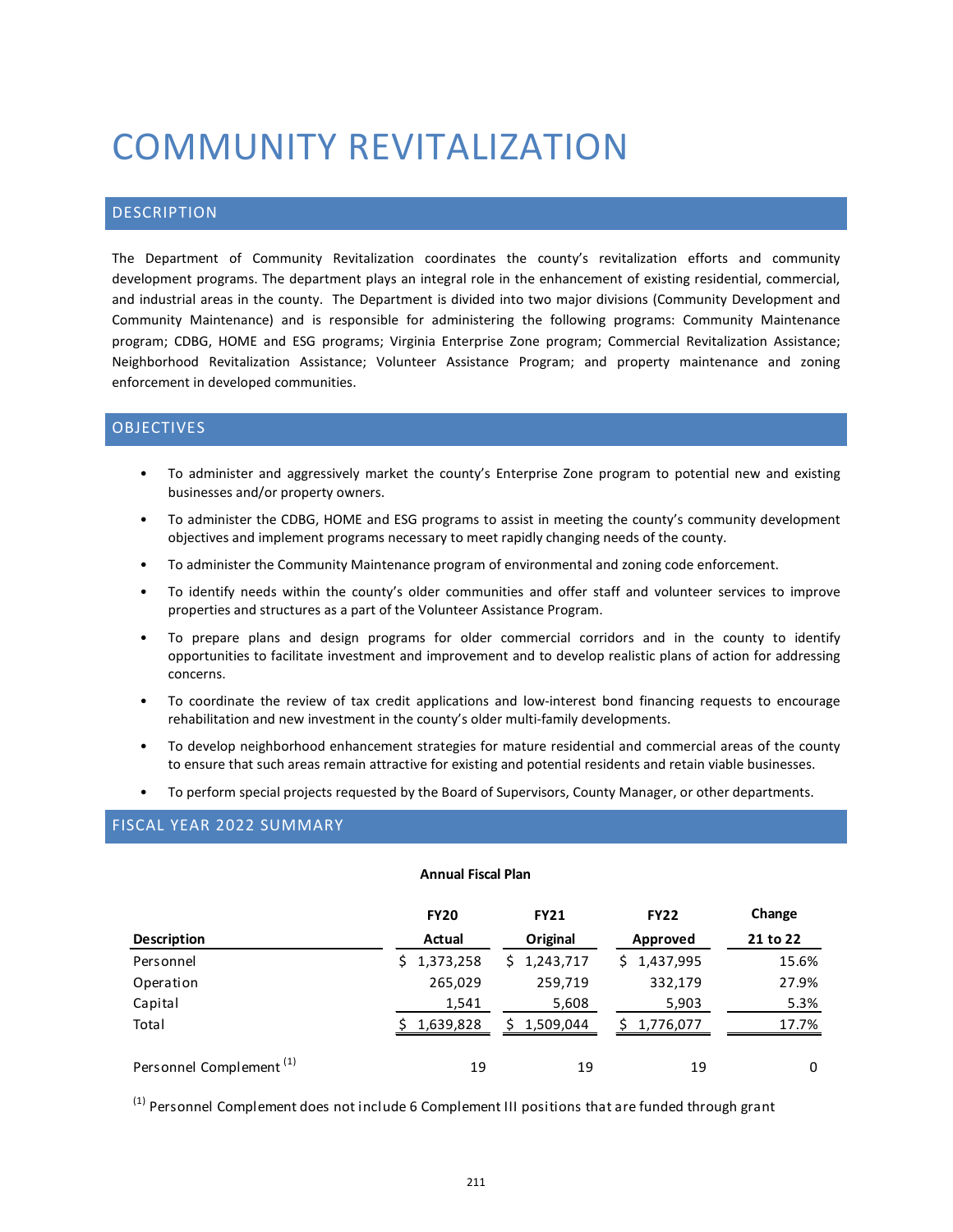#### *Community Revitalization*

|  |  |  | PERFORMANCE MEASURES |  |
|--|--|--|----------------------|--|
|--|--|--|----------------------|--|

|                                                    | <b>FY20</b>   | <b>FY21</b>   | <b>FY22</b>   | Change<br>21 to 22 |
|----------------------------------------------------|---------------|---------------|---------------|--------------------|
| <b>Workload Measures</b>                           |               |               |               |                    |
| <b>Community Maintenance Cases</b>                 | 10,581        | 7,580         | 10,200        | 2,620              |
| <b>Inspections Made</b>                            | 30,929        | 21,868        | 30,500        | 8,632              |
| Technical Assistance to Business                   | 756           | 750           | 840           | 90                 |
| Enterprise Zone Design Asst. Provided              | 7             | 8             | 10            | 2                  |
| <b>Efficiency Measures</b>                         |               |               |               |                    |
| Volunteers Participating                           | 93            |               | 250           | 250                |
| Volunteers Hours Worked                            | 475           |               | 3,050         | 3,050              |
| <b>CCP Hours Worked</b>                            | 2,568         | 534           | 4,000         | 3,466              |
| <b>Effectiveness Measures</b>                      |               |               |               |                    |
| Violations Issued                                  | 4,252         | 2,509         | 4,100         | 1,591              |
| Enterprise Zone Grants Completed                   | 15            | 16            | 18            | $\mathcal{P}$      |
| Value of Enterprise Zone Grant Assisted Project \$ | 520,000       | \$<br>360,000 | Ś.<br>400,000 | \$<br>40,000       |
| Value of All Enterprise Zone Projects              | \$60,822,043  | \$50,000,000  | \$54,000,000  | 4,000,000<br>\$.   |
| Value of Grants Awarded                            | \$<br>162,000 | \$<br>92,000  | Ś<br>98,000   | \$<br>6,000        |

## BUDGET HIGHLIGHTS

The Community Revitalization Department's mission statement is: "*To coordinate the county's revitalization programs and services intended to promote healthy, vibrant, and attractive residential, commercial, and industrial communities.*"

The Department's budget for FY2021-22 is \$1,776,077. This represents an overall increase of \$267,033, or 17.7 percent, from the FY2020-21 approved budget. The personnel component includes funding to fill some of the staffing vacancies, and accounts for sizable wage adjustments and the associated benefit increases. The operating component increase of \$72,460, or 27.9 percent, is to cover the lease charges for the new Community Revitalization office, which the department relocated to in June 2020. The capital component remained flat from the previous fiscal year.

## DEPARTMENTAL HIGHLIGHTS

Community Revitalization collaborates with the Department of Building Inspections in a multi-faceted effort to proactively enforce compliance with applicable codes directed at creating and maintaining clean and safe communities. The Department is dedicated to preserving and revitalizing the county's mature neighborhoods, business corridors and industrial areas through its programs and activities. Staff coordinates with neighborhood, businesses, and community organizations to raise citizen awareness regarding community maintenance requirements, housing assistance and Enterprise Zone programs administered by the Department. Meetings with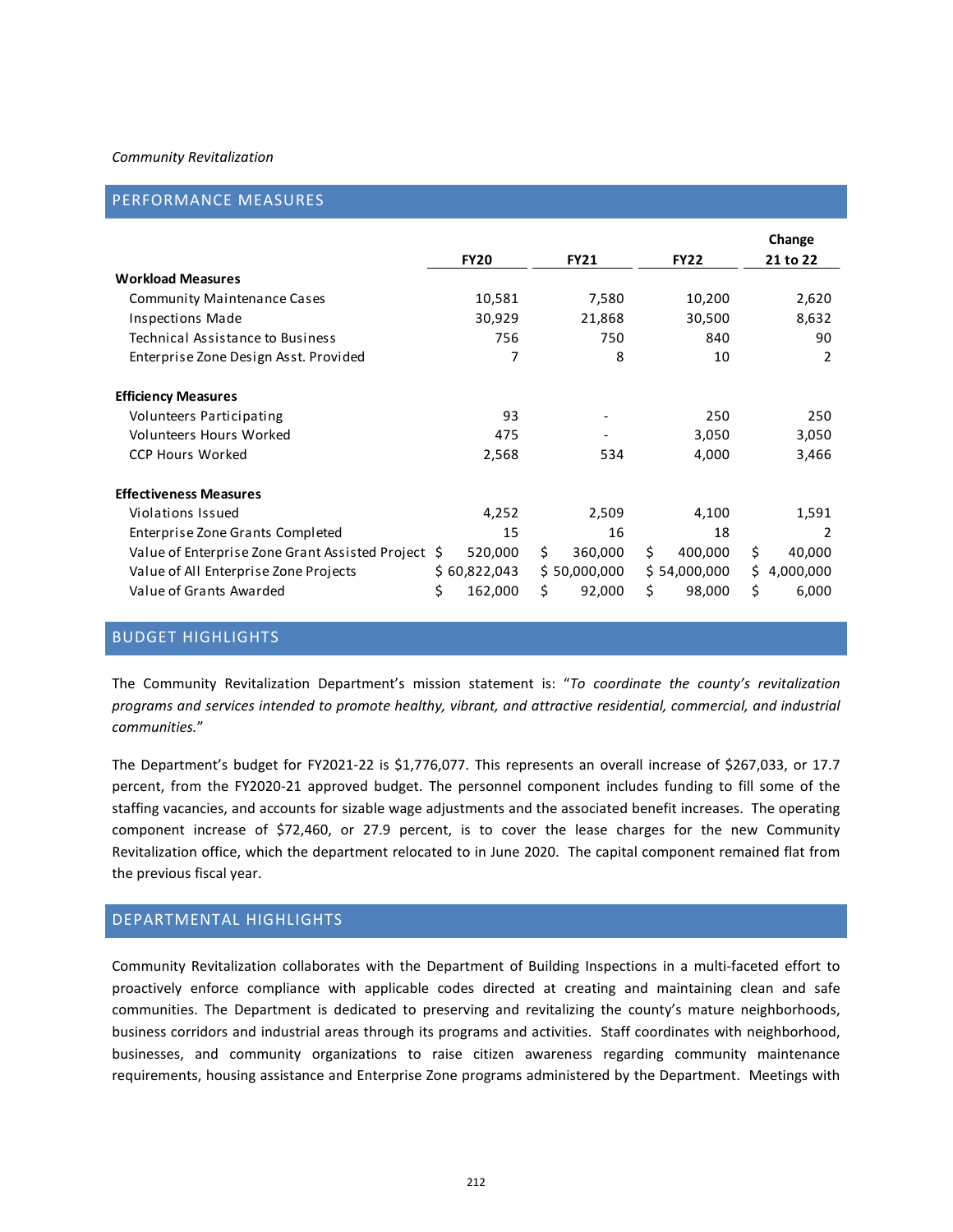#### *Community Revitalization*

these organizations also allow for the collection of valuable feedback on Department programs and an opportunity to solicit volunteers for assistance projects.

The Community Development Division administers the programs funded by the U.S. Department of Housing and Urban Development (HUD), which includes the Community Development Block Grant (CDBG), Housing Opportunities Made Equal (HOME), and Emergency Solutions Grant (ESG) programs within Henrico County. Beginning with the latter part of FY2020, special allocations of CARES Act funds from HUD are also administered by the Community Development Division. The ESG funds are used for homeless prevention, rapid rehousing, and support for the operation of homeless shelters. All three of these grant programs, which are awarded by the Federal government each year, are based on the Federal fiscal year that runs from October  $1<sup>st</sup>$  through September 30<sup>th</sup>. There are six positions within the Department that are grant-funded and are not included in the county's personnel complement. This funding is appropriated once the grant awards are announced by HUD and the projects and programs to be supported by the award have been identified and approved by the Board of Supervisors. The projects and programs begin after grant contracts are signed by HUD and the county. Grant funding that is not expended by the end of the county's fiscal year is re-appropriated in the following year to complete the use of this funding.

A few of the Community Development Division's major accomplishments within the CDBG, HOME, and ESG grant programs include the continuation of the Housing Rehabilitation program and Emergency & Minor Repair program, the CONNECT Program for at-risk youth, the down payment assistance program providing homeownership opportunities to first-time homebuyers, and funding of the Commercial Assistance and Enterprise Zone Programs.

CDBG funds were also used to assist with replacement of HVAC equipment at Circle Center Adult Day Services, and to complete a study identifying an area of Sandston eligible for listing in the National Register of Historic Places. The ESG program provided homelessness prevention and assistance to homeless persons with shelter and case management, and rapid re-housing for homeless families, including relocation of families with school children from hotels into permanent housing. The Community Development Division also administers the Enterprise Zone Program and Commercial Assistance Program to facilitate improvements to commercial buildings and business corridors. Enterprise Zone businesses in Henrico received just over \$760,000 in State grants for work completed or jobs created in 2019.

The Community Maintenance Division conducts field inspections, coordinates community clean-ups, and aids activities for neighborhoods throughout the county. The Division is involved in volunteer assistance programs, which matches civic, church, business, and neighborhood groups with low-income senior citizens whose homes need minor yard work maintenance and painting. Due to the ongoing emergency declaration and transition phases relating to COVID-19, the community clean-ups and all volunteer assistance programs have been suspended as of March 2020.

The courts' assignment of Community Corrections Program (CCP) participants to perform community service on weekends also contributes additional hours to the community maintenance programs; however, this additional service has also been suspended and modified to reduce the risk of spreading COVID-19. The CCP participants have assisted with the clean-up of the Woodland Cemetery as it offers the opportunity for social distancing while the CCP participants perform clean-up activities.